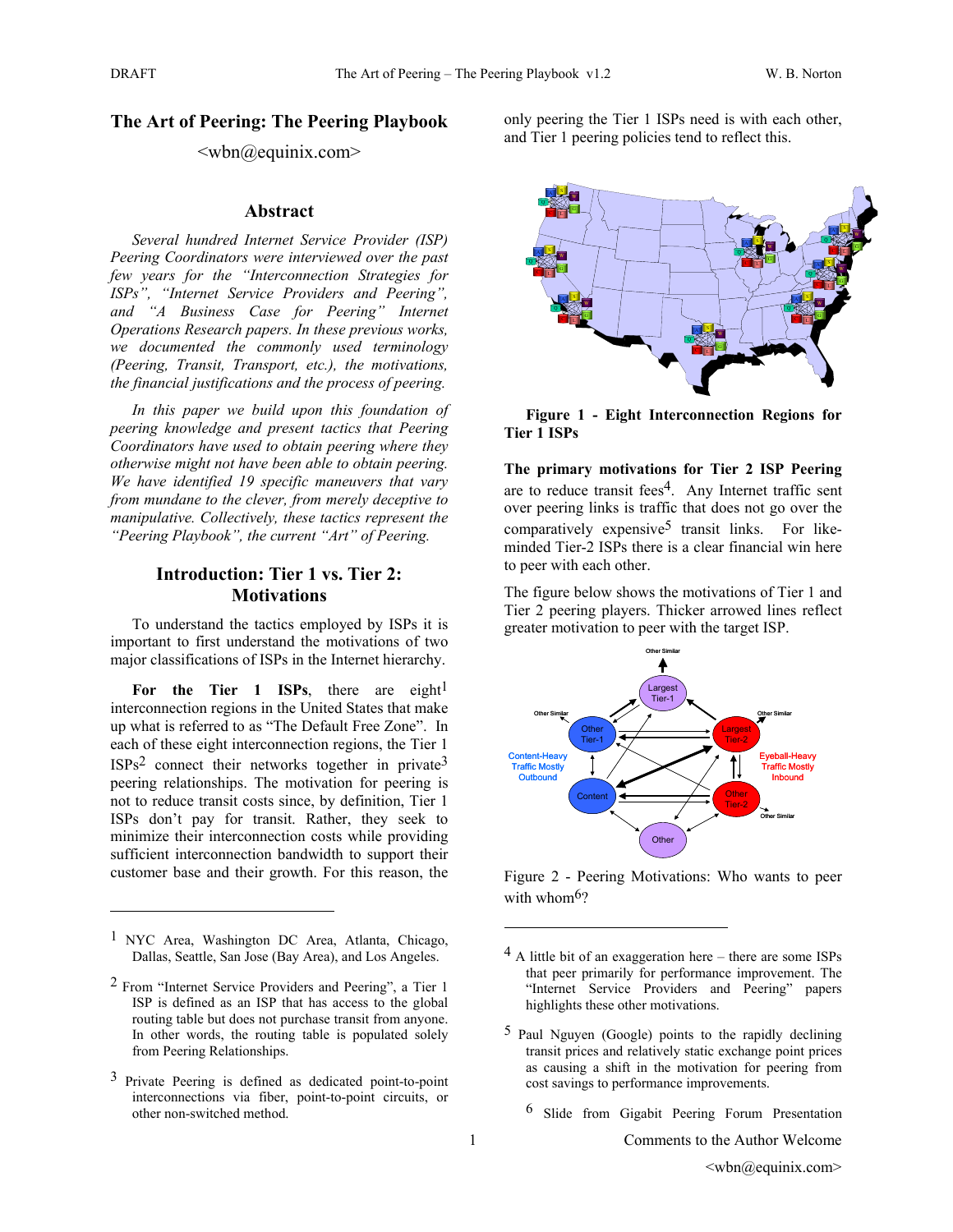Since the Tier 1 ISPs collectively represent 85% of the routing table7, they represent the ideal peering candidates for the large Tier 2 ISPs. For a variety of reasons highlighted in the previous research, the Tier 1 ISPs are not as motivated to peer with the non-Tier 1 ISPs8. Hence, as shown in Figure 1, the interest in peering is generally one-sided.

**Success Stories.** The research revealed success stories demonstrating ISPs that started with little or no peering and obtained wide spread peering in a short time period by using one or more of the enumerated tactics. For example, Digital Island Peering Coordinator Mitchell Rose established 50 peering relationships using a variety of tactics described below inside of a year<sup>9</sup>. In two years time, Telia10 migrated their Internet traffic from 85% transit and 15% peering to 15% transit and 85% peering through aggressively pursuing several of these tactics. Joe McGuckin (Via.net) has emerged with a blended traffic cost of \$30/Mbps with a focused 80% peering mix<sup>11</sup>.

## **Language: A Graphical Representation of Peering**

To convey these peering "plays" we will first introduce a graphical language created to describe the maneuvers, starting out with the "ISP Initiator" who is interested in peering with the "ISP Target" as shown below.



l

The Customers of the Initiator and the Target are shown as same-colored circles attached to the ISP as

December, 2001: "New Directions in Peering for Tier-2 and Content Providers " , Jeb R. Linton, Staff Network Engineer, EarthLink, *jrlinton@ieee.org* 

- $<sup>7</sup>$  I don't have a good reference for this but have heard this</sup> quote many times. If you know of a reference I'd love to include it here. I know many of the Tier 1 ISPs claim to have 30-40% of the Internet Routes as direct attachments.
- 8 See "Internet Service Providers and Peering" section called "Reasons NOT to Peer"
- 9 Conversations with Mitchell Rose (mrose@digisle.net).
- 10 Conversation with Anne Gibbons (Telia).
- 11 Conversation at Miami NANOG meeting.

shown below.



# Larger Circle=More Customer Prefixes Thicker Lines=More Traffic

To convey the **Peering12 and Transit**13 **negotiations** process we use the directed arc between the ISPs as shown below. Specific roles are represented using subscript letters. For example, APC indicates the Peering Coordinator is involved, and Bs refers to a sales person at the Target ISP.



In order to show an **Established Peering Session**  we graphically show the transport<sup>14</sup> "pipes" with a 'T' to indicate Transit and a 'P' to indicate Peering. When Transit is shown we place a '\$' to indicate who is paying whom for transit. .

<sup>12</sup> Peering is defined as the free and reciprocal exchange of traffic to each others customers.

<sup>13</sup> Transit is defined as the sale of access to the global Internet.

<sup>14</sup> Data Link Layer connection (i.e. circuits, cross connects, Ethernet MAN, etc.)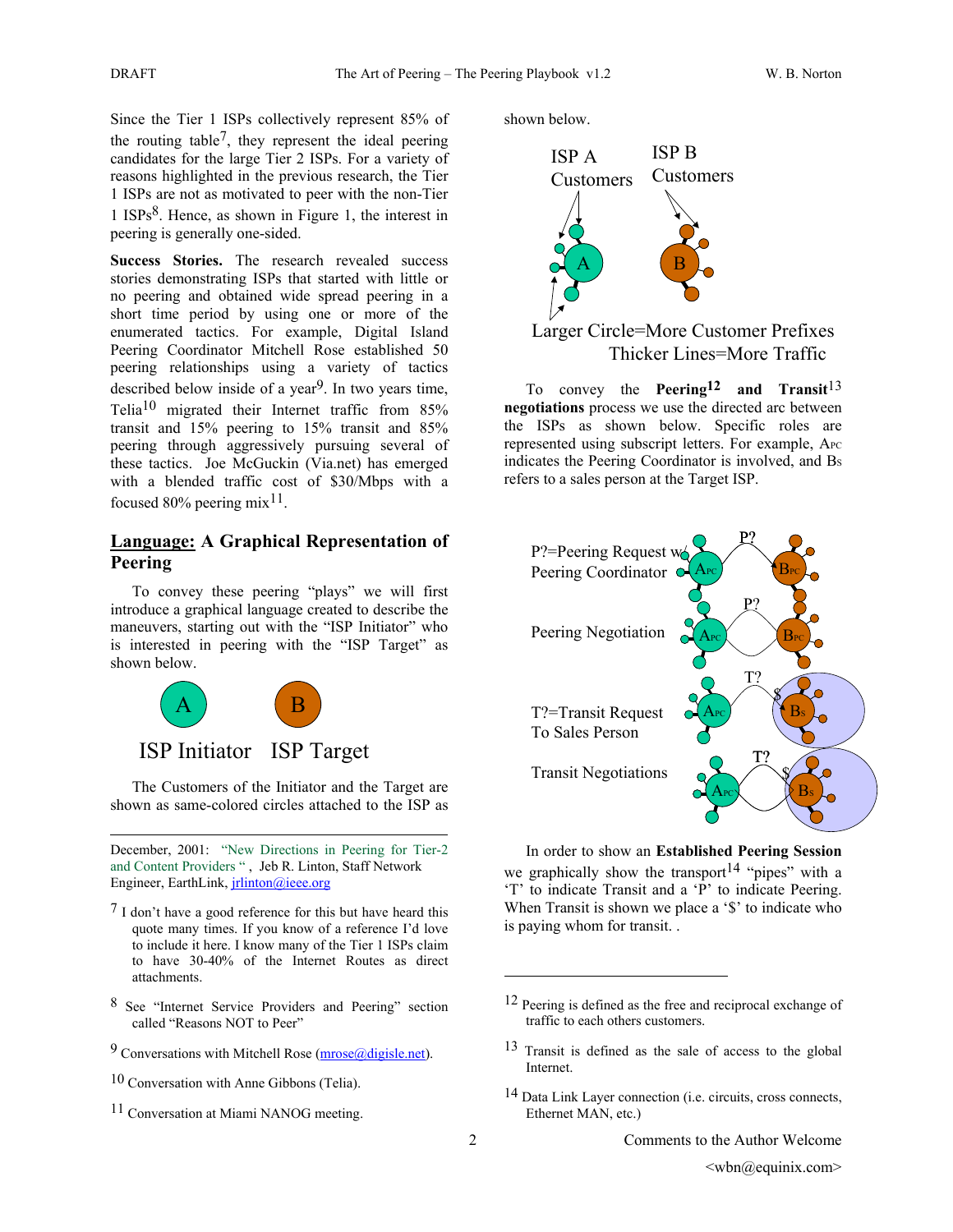

Finally, to demonstrate **traffic** going over the Peering or Transit pipe, we use directed lines as shown below. When the relevant traffic is destined to a specific network, the directed line is colored to represent traffic destined to the colored ISP. If traffic destination is not relevant, the color black is used. The thickness of the line represents the amount of traffic. Other variations will be presented as they arise during peering plays.

# **Traffic** over Transit and Peering



## **The Peering Playbook**

This section enumerates 19 tactics that have been used to obtain peering. Where appropriate, we highlight those tactics that are only applicable for obtaining peering with Tier 2 ISPs.

#### 1. Direct Approach

By far the simplest approach to obtain peering is to ask for it. Sometimes the response includes a set of peering prerequisites, and, if the prerequisites are met, a follow up discussion with the target ISP to negotiate peering. The "Internet Service Providers and Peering" documents a handful of ways of initiating this interaction.

For each tactic we present in this paper we demonstrate the tactic graphically. The diagrams show the default-free zone at the core, with different colors for each of the Tier 1 ISPs at the core. Around the core (and sometimes interacting with ISPs at the core) are arrows and icons to demonstrate the tactic. For example, in the "Direct Approach", the interactions (shown as arrowed lines) engage the ISP via e-mail, phone calls, etc. directly. Obviously, the more complicated tactics will use these diagrams more fully than in this example.



There are many snafus with the Direct Approach<sup>15</sup>. In many cases the Peering Prerequisites are not publicly available. Many of the ISP Peering Coordinators indicated great difficulty in even getting a return e-mail<sup>16</sup> and/or phone call at all<sup>17</sup>. In some cases it is not clear which peering e-mail address to  $use<sup>18</sup>$ .

Further, the notion of "Peer" includes the notion of similar size of infrastructure, reach, and traffic

- <sup>15</sup> See "Internet Service Providers and Peering" section called "Reasons NOT to Peer".
- 16 In several examples, the pseudo-standard  $\frac{\text{pering}(a)}{\text{sigmoid}}$  ispdomain>.net bounces. For example: peering@bellsouth.net, peering@verizon.net all bounce today.
- 17 According to Ren Nowlin (Peering Coordinator from SBC, Carrier 1, and before that Onyx and Level 3) only about 50% of the e-mail sent to peering@<ispdomain>.net get responses.

18 Joe St Sauver (UOregon) points out "Alternatively, going to http://www.google.com/ and typing in:

 <provider name> peering or <provider name> peering contact AS<provider ASN> peering

often provides amazingly complete results. That strategy suggests, for example (via

http://www.pacbell.com/Products\_Services/Business/napco ntacts/) peering@attglobal.net as an option in the case of ATT...'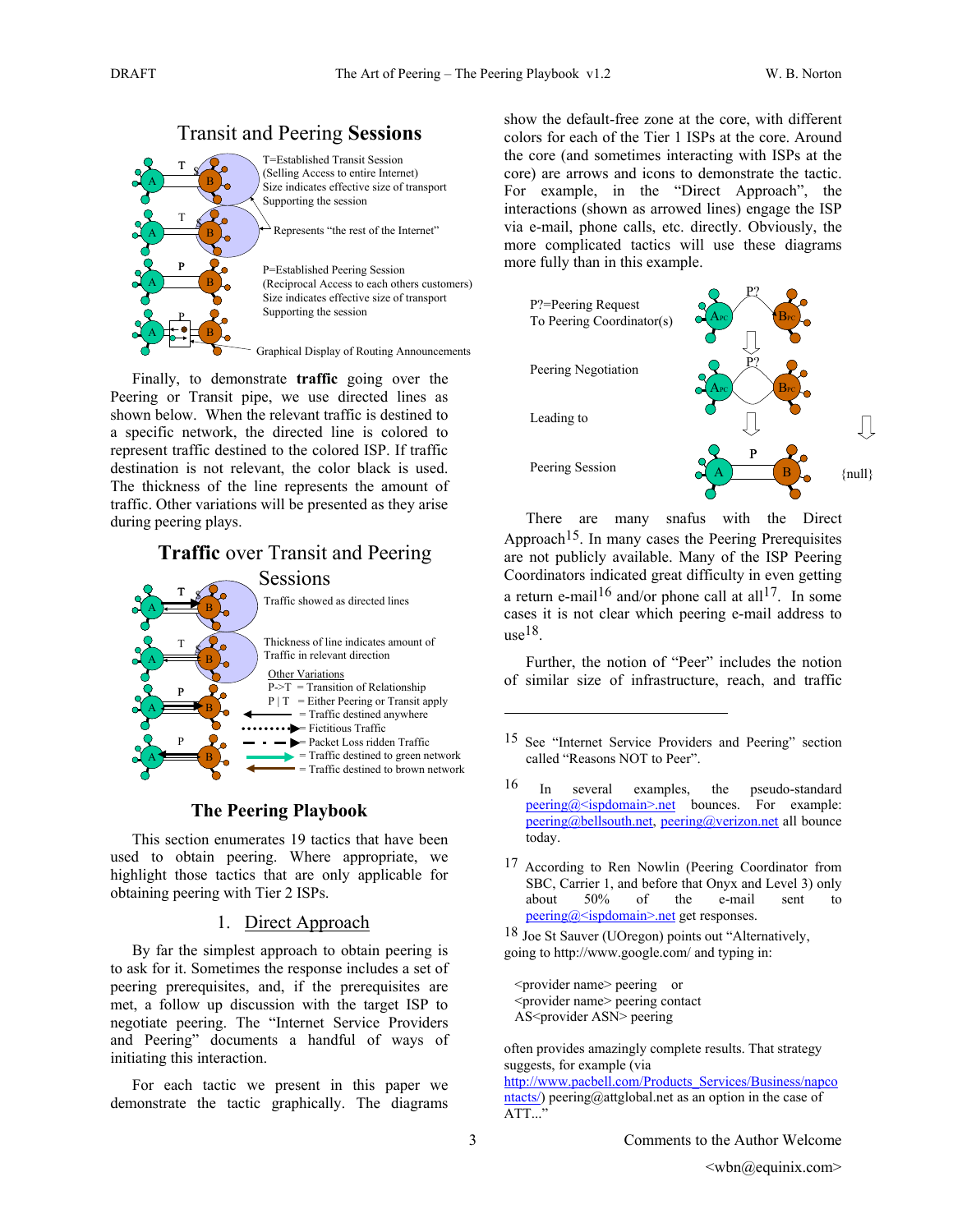volume. The target Peering Coordinator may not know enough about the initiating ISP or may not see the initiating ISP as a true "Peer" and therefore not be motivated to pursue the relationship. Startup ISPs tend to be somewhat optimistic about their traffic growth futures, and since 95% of ISPs use intuition (brand name recognition in many cases) to determine who to peer with, it is difficult for these companies to be seen as a true "peer."

Jeffrey Papen (Yahoo!) claims that persistence pays off with the direct approach. The peering aliases often include a dozen people or more that are not equally vigilant about handling the e-mail. At the same time, anecdotes about expanding the e-mail interactions to include all of peering@<ispdomain>.net have been effective to bring issues to the broader peering community<sup>19</sup> within the target ISP. If discussions get stalled there are additional folks that are up to speed on the interactions. Further discussion pointed to the utility of using a person-to-person contact for discussion to speed things along.

The challenges with the Direct Approach have led Peering Coordinators to employ the remaining additional tactics to obtaining peering.

#### 2. Transit with Peering Migration

"When envoys are sent with compliments in their mouths, it is a sign that the enemy wishes for a truce. $20$ "

The Transit with Peering Migration tactic leverages an internal advocate (the target ISP Sales Person) to ultimately obtain peering. In this tactic, a transit contract is *purchased* from the target ISP with an explicit and contractual migration of the relationship from a Transit relationship to a Peering relationship should the Peering Prerequisites at the target ISP be met.

 $\overline{a}$ 



The difficulty with this tactic is that Peering Prerequisites evolve. The challenge here is specifying the Peering Prerequisites to use at the end of the term of the transit contract. In one case study, Williams21 executed this tactic with Sprint, and by the end of the contract term, the Sprint Peering Prerequisites had changed $^{22}$ . Understandably, this led to heated discussions between the parties, and Williams subsequently pursued the "End Run" tactic described next<sup>23</sup>

## 3. End Run Tactic

"If his forces are united, separate them. $24$ "

The End Run Tactic is intended to minimize the need for peering with (and transit through) a target ISP network by aggressively seeking interconnections with the target ISPs largest traffic volume customers (see figure below)<sup>25</sup>. These largest target ISP *customers* are then offered free peering or very lowcost transit services<sup>26</sup>. Those customers that accept these offers reduce the load on transit services and minimize the need to peer with the target ISP.

- 23 The peering coordinators interviewed observed that the target ISP that fails to transition to peering is very rarely selected for transit.
- 24 See http://www.online-literature.com/suntzu/artofwar/5/, The Art of War by Sun Tzu
- 25 Jeffrey Papen's "Tundra" software highlights these potential peers for end run maneuvers.
- 26 In a few cases very low cost was \$10/Mbps transit!

<sup>19</sup> Including the Peering Coordinator's boss!

 $20$  Sun Tzu – The analogy is that the ISP Peering Coordinator offers revenue ("compliments") to the Sales Representative. This is intended as a temporary truce as peering engagements are the ultimate goal.

<sup>21</sup> Conversations with Blake Williams (Williams) at the San Jose Gigabit Peering Forum IV.

<sup>22</sup> We heard of several cases of this happening with a other ISPs as well. As a result, Transit with Peering Migration is becoming less common.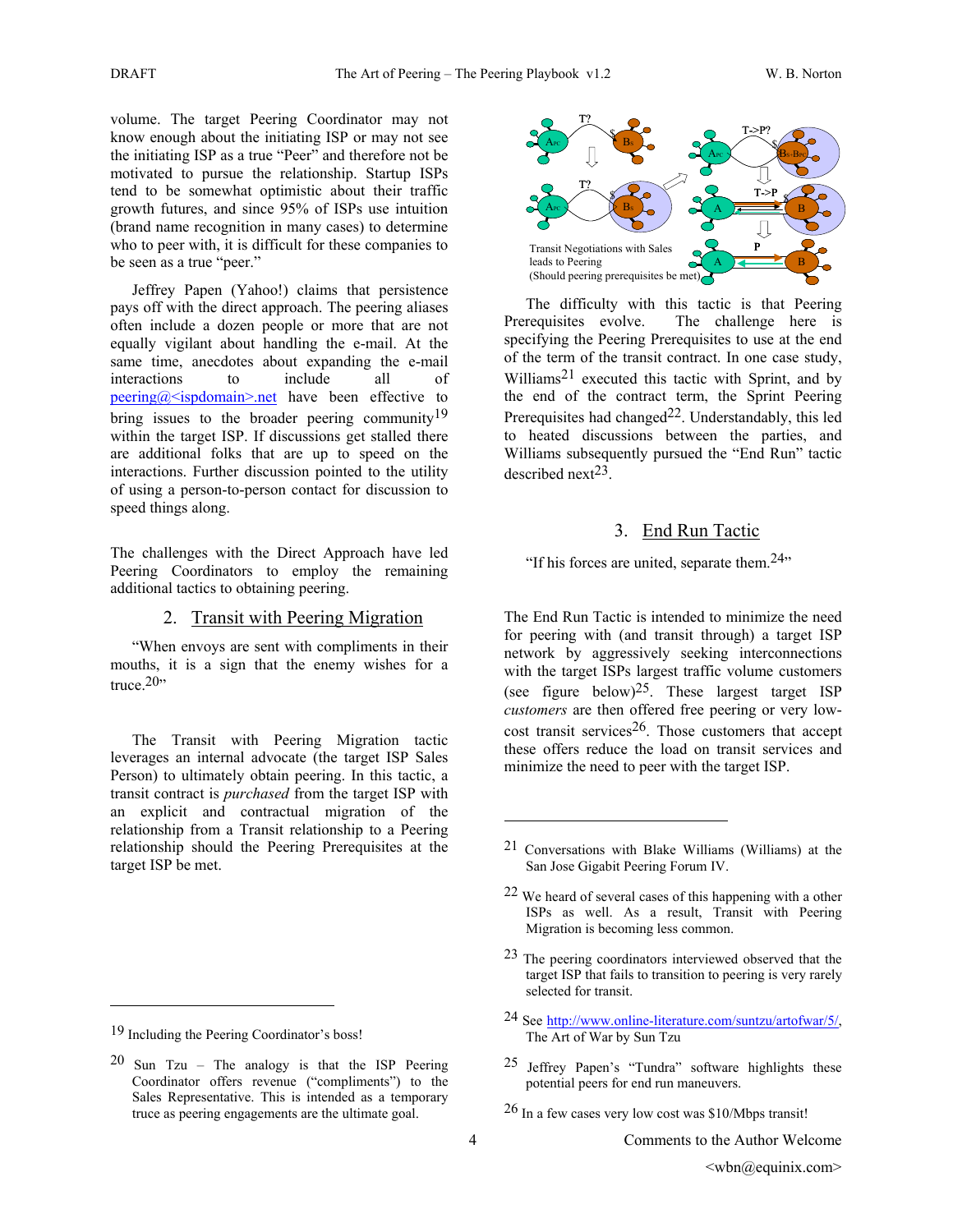

The difficulty with this approach is that while NetFlow<sup>27</sup> traffic analysis does indicate where the traffic is flowing and can help prioritize which customers to target, there may be a lengthy and costly sales cycle in order to obtain sufficient traffic volume to reach the desired End-Run goal.

## 4. Dual Transit/Peering

James Rice (BBC Internet) brought up the Dual Transit/Peering tactic, which is far more common in Europe that in the U.S. This approach combines a transit purchase leverage with a separate peering interconnection. The internal advocate (salesperson) is used to promote the hybrid interconnection approach. This interconnect (shown pictorially below) typically utilizes separate router interface cards and transport to separate customer-customer traffic from transit traffic to make accounting easier. The customer ISP pays for traffic exchanged on the "Transit" interface card and doesn't pay for traffic exchanged on the "Peering" interface card. In some network architectures where peering occurs on "core" routers, this approach may involve separate routers too.



The benefits of this approach include the internal advocate at the target ISP and an architectural cleanness by using separate interface cards. The difficulty with this approach is that some ISPs may not have the internal mechanisms to support this dual interconnection28, and might rationally prefer a

 $\overline{a}$ 

simple transit relationship. Some claim that this has been tried but ultimately gamed to force traffic along the revenue producing path rather than the intended "free peering" path<sup>29</sup>.

Note: There is an expression in the Peering Community: "Once a Customer, Never a Peer." Becoming a customer may make you an unacceptable peering candidate  $30$ so relationships must be timed and managed carefully with potential peers.

# 5. Purchase Transit Only From Large Tier 2 ISPs

"At first, then, exhibit the coyness of a maiden, until the enemy gives you an opening; afterwards emulate the rapidity of a running hare, and it will be too late for the enemy to oppose you.<sup>31</sup>"



For ISPs just starting out with a desire to become a Tier 1 ISP, the selection of transit supplier(s) is important. Since "Once a Customer, Never a Peer" will prevent peering with Tier 1 ISPs at a future  $date^{32}$ , it is often more cost effective and strategically more effective to purchase transit from a large Tier 2 ISP. As the network traffic grows, and the ISP network expands into peering points, peering can effectively reduce the cost of transit. Once enough peering points are activated, enough traffic is carried,

both sides to avoid potential routing problems (route disaggregation specifically) with this approach.

- 30 Even if the potential peer purchases unrelated services, they may still be considered an unacceptable peer.
- 31 http://www.online-literature.com/suntzu/artofwar/17/
- 32 In one case, a UK based ISP had to turn off transit for over a year before able to engage in peering discussions with its former upstream ISP.

<sup>27</sup> Cisco traffic analysis engine. Juniper has an equivalent to netflow but both have performance issues. See http://www.cisco.com/warp/public/732/Tech/netflow/ Jeffrey Papen's (jpapen@yahoo-inc.com) TUNDRA software does an excellent job of this type of End-Run analysis. Other commercially available software from IXIA , Adlex and others do the job as well.

<sup>28</sup> Paul Nguyen (Google) suggests that a relatively high degree of routing expertise and filtering is needed on

<sup>29</sup> Anonymous.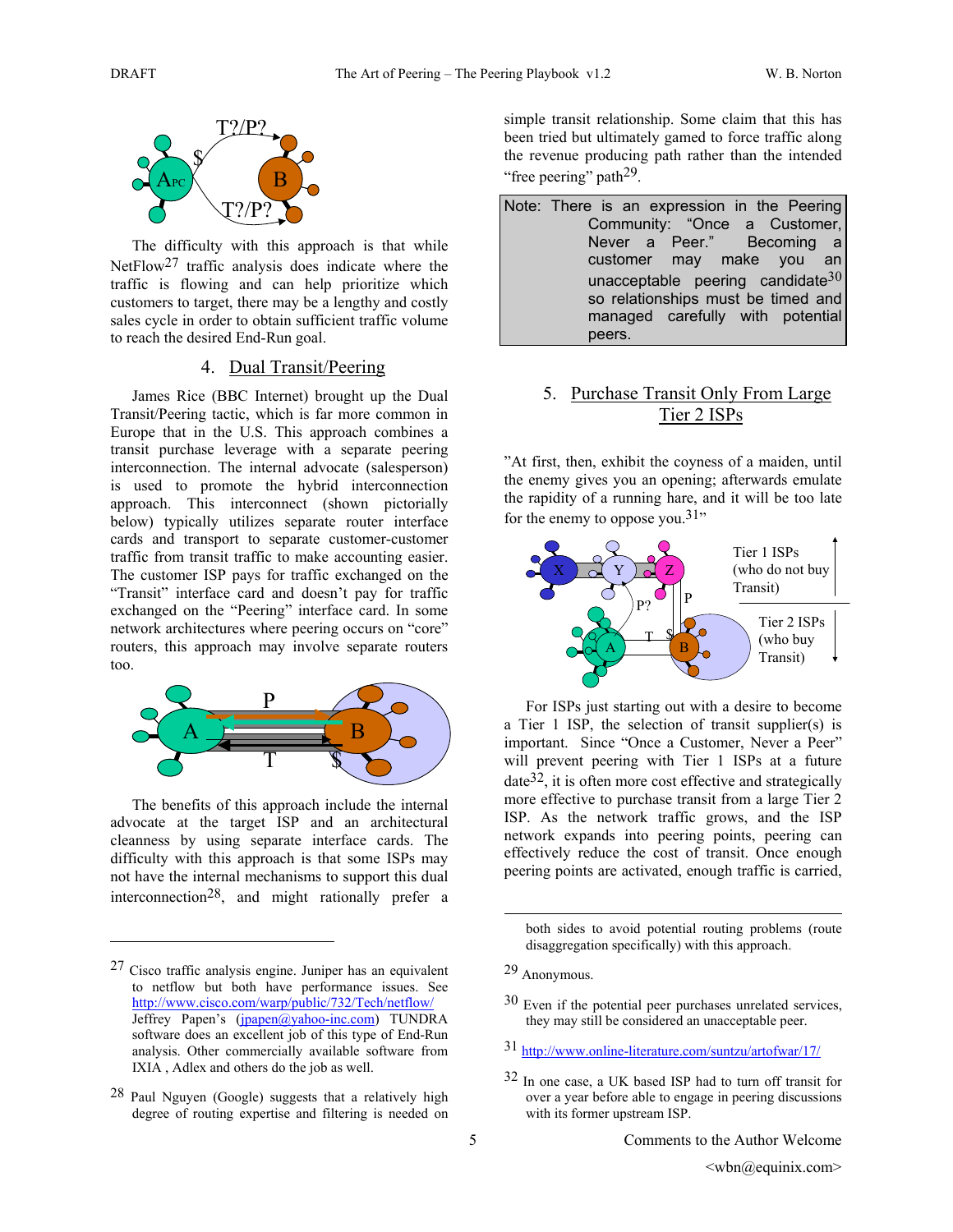and once the peering prerequisites are met, discussions with the Tier 1 ISPs can begin. Not being a customer of the Tier 1, means that no revenue is lost by peering, and therefore there is one less obstacle to overcome33.

## 6. Paid Peering

"Ground on which each side has liberty of movement is open ground. $34$ <sup>"</sup>

Paid Peering is peering in the usual definition of the word<sup>35</sup> but typically the costs are not symmetric. In some implementations there are traffic-based fees, sometimes based only on traffic asymmetries. Paid peering is sometimes positioned as a stepping stone36 toward the ultimate goal of free peering between two parties.



The router configurations, exchange point arrangements, and all peering interconnections logistics can proceed as if they were a free peering arrangement. When both parties agree the peering prerequisites are met, the settlement is no longer implemented and free peering is established.

One form of the "Paid Peering" tactic is where one side covers the cost of the *transport* between the

 $\overline{a}$ 

two parties37. Covering these expenses may make it easier to overcome objections to peering with early stage ISPs.

## 7. Partial Transit (Regional)

In this tactic, an ISP38 sells very low cost transit access to the entire peering population at an exchange point<sup>39</sup> shown as 'x' in the figure below. This approach is similar to peering at the exchange point without the overhead of buying and deploying additional hardware, and without establishing and maintaining many relationships at an exchange point.



Note that only the routes announced *to* the partial transit provider at the exchange are propagated to the customer. While this is not "Peering" by my definition, it is a useful tactic to quickly obtain exchange point routes and it can be very inexpensive40 for the Partial Transit provider to provide.

#### 8. Chicken

This confrontational tactic was employed in the late 1990's when Genuity de-peered Exodus. As described in previous work $41$ , both ISPs exchanged

- 39 James Rice (BBC Internet Service). BBC IS sells partial transit to the members of the LINX that it peers with.
- <sup>40</sup> The cost of the local loop to the exchange point from the customer is the dominant cost of this approach.
- 41 The "Internet Service Providers and Peering" paper highlighted the asymmetrical nature of traffic and the clash between these two access-heavy and content-

<sup>33</sup> A medium sized Tier 2 U.K.–based ISP.

<sup>34</sup> http://www.online-literature.com/suntzu/artofwar/17/ Here the analogy is that both sides can benefit from peering and the give and take is inconsequential, likened to "open ground".

<sup>35</sup> Customer-Customer traffic exchange.

<sup>36</sup> I first heard about this tactic from Ren Nowlin, then at Carrier 1.

<sup>37</sup> Direct Circuits, Local Loops, Exchange Point fees and Cross Connects, etc.

<sup>38</sup> A company called Packet Exchange in London now markets this as a standalone service, selling access to routes learned at various exchange points around the world. P.Taylor-Dolan@packetexchange.net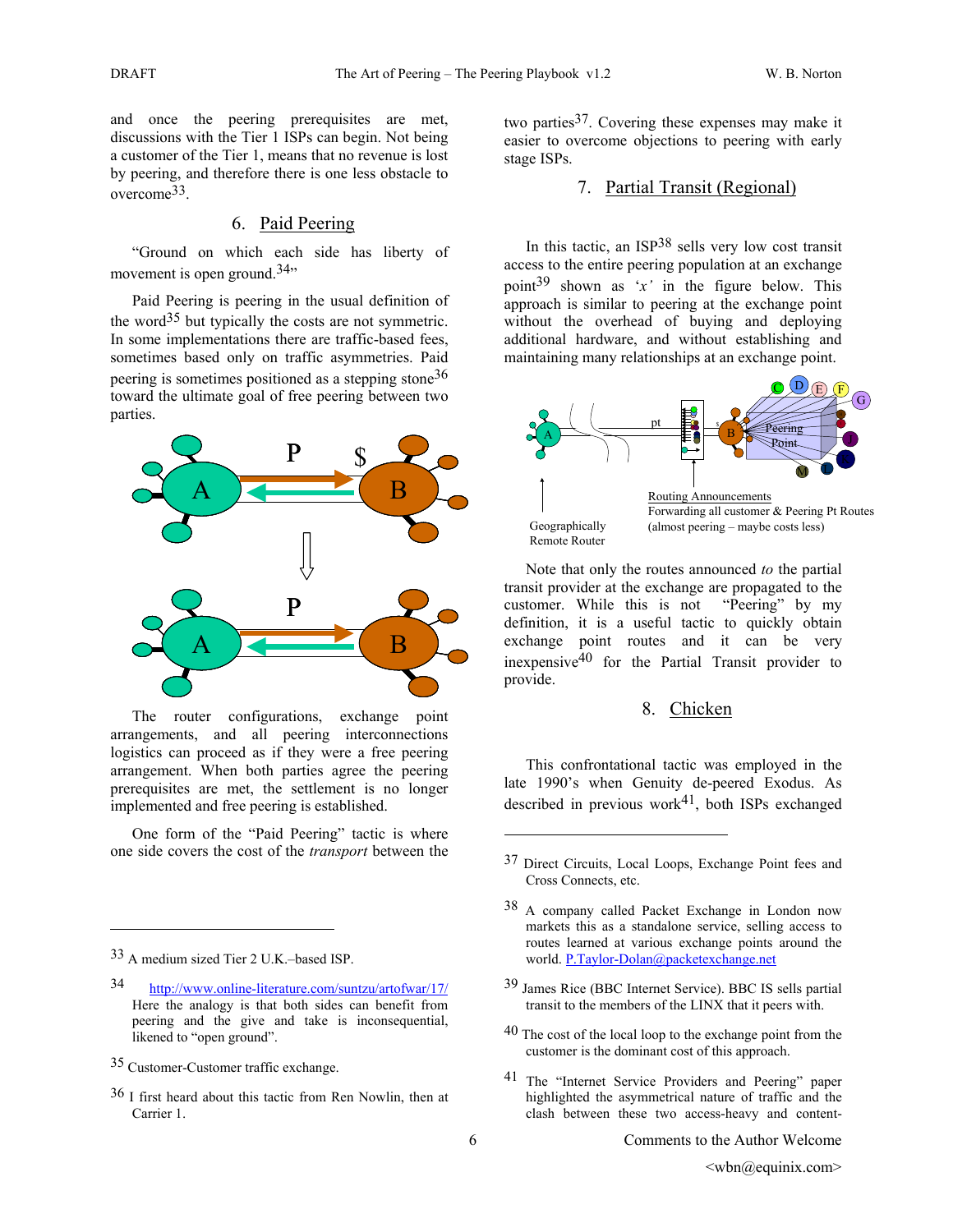large amounts of peering traffic. Genuity felt it was carrying Exodus traffic "for free" across the U.S. at substantial cost and wanted a more equitable (revenue generating, for example) arrangement. Exodus felt that this traffic was destined across the U.S. but only because Genuity customers desire to access the content. Genuity threatened to de-peer.



Exodus didn't think Genuity would risk disrupting its customers access to Exodus customers. The end result was de-peering and operational disruptions on both sides. Peering resumed only after both sides reached an agreement to spread the traffic load across more interconnection points across the U.S. to reduce the distance the Exodus traffic was carried on Genuity's infrastructure<sup>42</sup>.

The Chicken tactic is employed to abruptly change the peering relationship, and as the case above demonstrates, can have operational impact if neither side succumbs to the change and de-peers. It is worth pointing out that the aggressor of the Chicken Tactic rarely increases revenue from this tactic; the disruption is usually so significant and the destruction of relationship so severe that the "loser $43$ " does not choose the aggressor as a supplier of transit services.

## 9. Traffic Manipulation: Increase Peer Transit Load

"Startled beasts indicate that a sudden attack is coming.<sup>44</sup>"

heavy ISPs.

 $\overline{a}$ 

42 Conversations with the parties involved in the conflict.

<sup>43</sup> It was also interesting to hear the heated debates over the definition of "loser" in this scenerio.

44 http://www.online-literature.com/suntzu/artofwar/15/ Lesson #22. The rising of birds in their flight is the sign of an ambuscade. [Chang Yu's explanation is doubtless right: "When birds that are flying along in a straight line suddenly shoot upwards, it means that soldiers are in ambush at the spot beneath."] Startled beasts indicate that a sudden attack is coming. Our analogy here is that the traffic influx may be the traffic manipulation tactic.

One of the more devious of all the tactics presented is the Traffic Manipulation Tactic. To understand this tactic you must recognize that the nature of web traffic is asymmetric, that is, small requests result in large responses. The Content hosters therefore decide which of potentially many paths this relatively large proportion of traffic will flow.



In the Traffic Manipulation tactic, the instigating ISP forces its traffic over the potential peers' *transit* services, to maximize the target ISP's cost of accessing its traffic.

To illustrate, consider the figure below, where ISP A wants to peer with ISP B. Assume that the large responses of content travels through its Transit Provider 'L' to get to requestors on ISP B's network as shown below.



If ISP A asks ISP B to peer, the answer might be "No, we already get your traffic for free through our Peering arrangement with ISP L. So ISP A does not attempt to peer at this point.

ISP A forces its traffic to ISP B to go through ISP W, which is ISP B's *Transit* Provider as shown below. This causes ISP B's transit bill to increase. I heard stories of how this approach was amplified by using a traffic generator to replay traffic from previous months!

Along the same lines, Avi Freedman shared anecdotes of ISPs using widespread web spider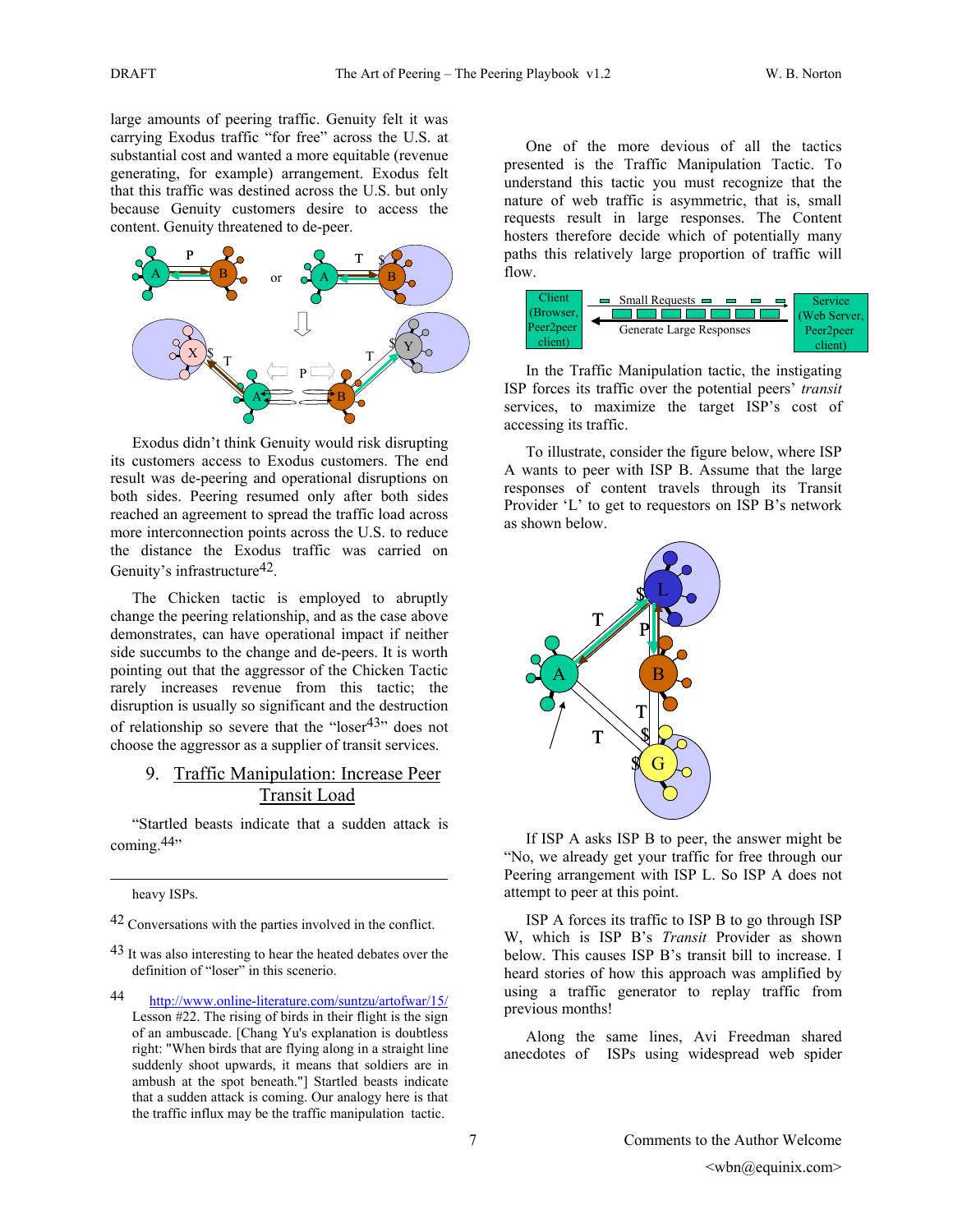deployment45 that pull content across peering and transit sessions in order to manipulate traffic and to meet peering ratios. Similarly, special deals<sup>46</sup> were made with access-heavy (traffic inbound) customers47 to accomplish the same thing.



After some time elapsed, ISP A opens a dialog with ISP B, who reviews the traffic analysis data and is surprised that ISP A has not appeared on the radar screen as a potential peer. Seeing the great transit expense that is paid for access to this traffic, the peering decision is easy for ISP B; ISP A is clearly a large traffic peer that is expensive to access over a transit link. Peering is established with the target.



Contact PC-We should Peer!

Traffic manipulation stops48 about a month after peering is established. Since only a very small percentage of ISPs do the traffic analysis $49$  necessary to detect this maneuver, this tactic often goes undetected.

The Traffic Manipulation Tactic is most effectively deployed by network savvy Content Providers. Since web traffic is asymmetric, the producer of the responses (the content player) has the greater ability to force a larger amount of traffic along one path or another.

Access Heavy ISPs play this game as well but with different techniques. The initial state is the reverse of the Content Heavy scenerio described before; small requests generate large responses from the content provider.

 $\overline{a}$ 

<sup>45</sup> Conversation at Service Networks Spring 2002. Spiders 'crawl', following links on web pages to pull down content from the targets customers web sites.

<sup>46</sup> Sometimes in the form of free transit!

<sup>&</sup>lt;sup>47</sup> Such as Google, which crawls the web nightly to collect and index content.

Anonymous. Multiple Content Companies have admitted to this maneuver.

<sup>49 &</sup>quot;Internet Service Providers and Peering" research showed that fewer than 5% of ISPs have the resources for traffic analysis.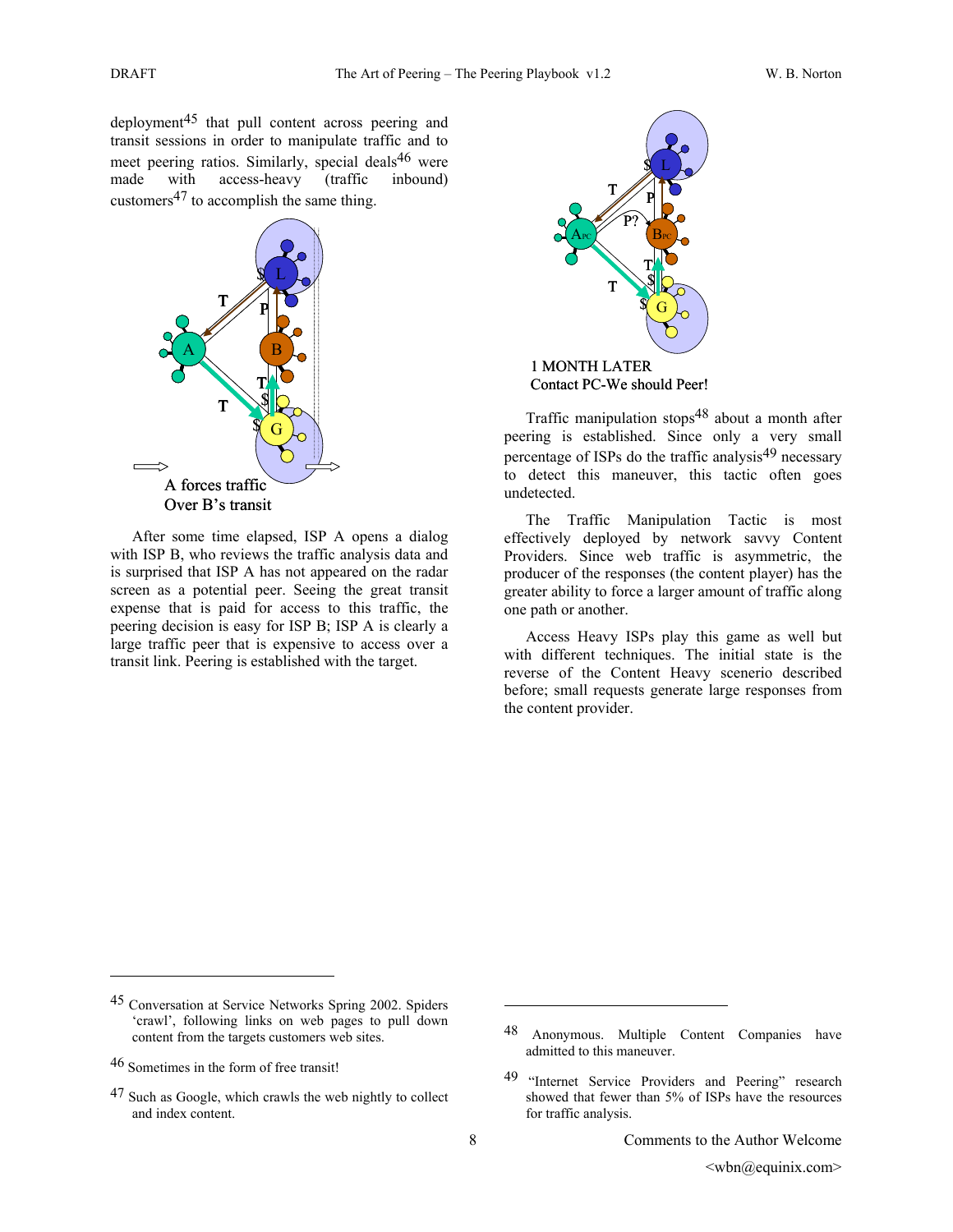

From my conversations I heard of two tactics to force traffic to go along the path that costs the target ISP the most money to access the access providers. The first technique is to simply stop announcing its routes to the target's Peer. This forces all traffic to use the alternative path, resulting in increased transit fees for the target ISP.



The second method I discovered was that ISP A would prepend the AS for ISP B into its route announcement. This way, when BGP propagates the routing information to ISP B, the BGP code would see a routing loop and invalidate its route to A along this path. This tactic is seen in the community as "evil, clever, and anti-social" at the same time.

**Here are a few additional notes from the Peering Coordinator Community.** First, this tactic requires a large amount of spare capacity to handle

the manipulated traffic to go along alternative path<sup>50</sup>. Second, if the tactic is detected, the Peering Coordinator Community is small enough that everyone in the community hears about it. At the same time, Traffic Manipulation is used by some ISPs as a way to manage Traffic Volume Ratio requirements for peering with the Tier 1 ISPs.

As stated above, one amplification tactic of the Traffic Manipulation approach is to add traffic generation to the  $mix^{51}$ . Some ISPs would replay traffic in increasing multiples of Megabits per second in order to meet peering traffic minimums and/or meet traffic ratios $52$ .

## 10. Bluff (Traffic Load Futures or Performance Problems)

"All warfare is based on deception.<sup>53</sup>"

This tactic refers to the game of Poker where one player over signals its strength, or bluffs. Specifically, peering prerequisites often include traffic volume minimums to be met in multiple geographically distributed locations. Since many Peering Coordinators do not do the required traffic analysis to disprove an assertion<sup>54</sup>, and the cost of being wrong could be an expensive transit bill, the assertion may be accepted as truth.

**Traffic Load Futures.** The Peering Coordinator in this maneuver typically asserts that the required traffic volumes for peering a) are met today, or b) will be met at some point in the future based upon some event. A large customer<sup>55</sup> soon to be installed is a common form of bluff.

50 Anonymous.

- 53 Sun Tzu Tier 1 ISPs often have a "Peering Steering Committee" to evaluate peering requests.
- 54 Previous research shows that less than 1 in 20 ISPs do the required traffic analysis to prove or disprove these assertions. See "Internet Service Providers and Peering" for data points.
- 55 "We have Hotmail and Microsoft coming on as a customer" seems to be the most common form of bluff.

<sup>51</sup> Conversation with James Spencely at APRICOT 2002 in Bangkok.

<sup>52</sup> Some ISPs will peer only to the extent that the inbound and outbound traffic is relatively even, or meets a particular traffic ratio.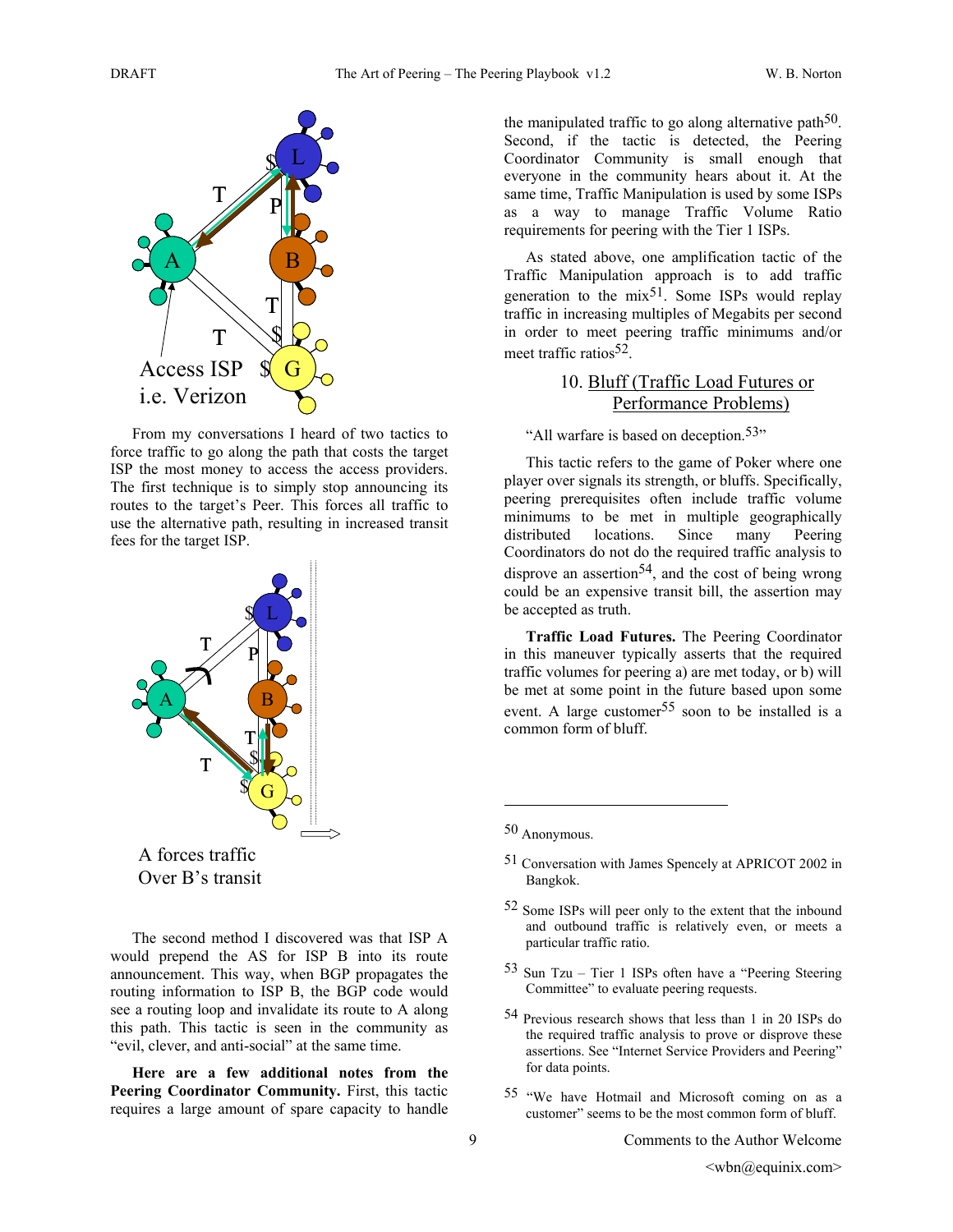

This approach is effective for several reasons:

- 1) It is difficult for the target ISP to determine how much traffic will be exchanged if a peering session is established $56$ ,
- 2) It is more difficult to determine if the initiating ISP is bluffing with respect to the new customer win(s),
- 3) It is more difficult still to project the resulting traffic volume should the customer installs go forward.

In summary, if the initiating ISP is NOT bluffing, it is difficult to compare the transit cost increase to the incremental load on the targeted ISP infrastructure. Since transit is generally an order of magnitude more expensive than peering  $57$ , if there is a chance the initiating ISP is not bluffing, peering generally makes sense. As with Poker, once the bluff is called and found to be false, future peering negotiations and claims may be difficult.

**Performance Problems.** Eric Anderson (BT Ignite) mentioned a slightly different but related bluff. An ISP Peering Coordinator can also be motivated to peer if the other party can demonstrate a significant performance problem that can be solved by peering. Since both ISPs have customers that are suffering from packet loss for example, both parties have some motivation to fix the problem.

 $\overline{a}$ 



Since few ISPs actively perform the network traffic measurements, they can be persuaded of network problems where none exist. In one case, the evidence of poor performance was a series of traceroutes to demonstrate the packet loss and latency associated with traffic between the two route. By verifying with tools such as Looking Glass these traceroutes were determined to be a farce and peering was not established.

These two tactics generally apply to Tier 2 ISPs peering with other Tier 2 ISPs or content players. There was significant debate in the community about the effectiveness of this tactic<sup>58</sup>.

#### 11. Wide Scale Open Peering Policy

"65. If the enemy leaves a door open, you must rush in. $59$ "



One tactic to obtain peering is to publicly promote an open peering policy to the Peering Coordinator community60.

Peering Coordinators face rejection and having phone calls and e-mail messages go unanswered as a

1

<sup>56</sup> According to Sean Donelan, even the Tier 1 ISPs do not have the resources to determine if peering candidates meet their traffic volume peering prerequisites.

<sup>57</sup> See "A Business Case for Peering". Send e-mail  $wbn@equinix.com$  to obtain any of these white papers.

<sup>58</sup> Seasoned Peering Coordinators claim that this tactic is so common that it is not taken seriously anymore.

<sup>59</sup> http://www.online-literature.com/suntzu/artofwar/17/

<sup>60</sup> AboveNet, Akamai, and many other Open Peering Policy ISPs do this very publicly.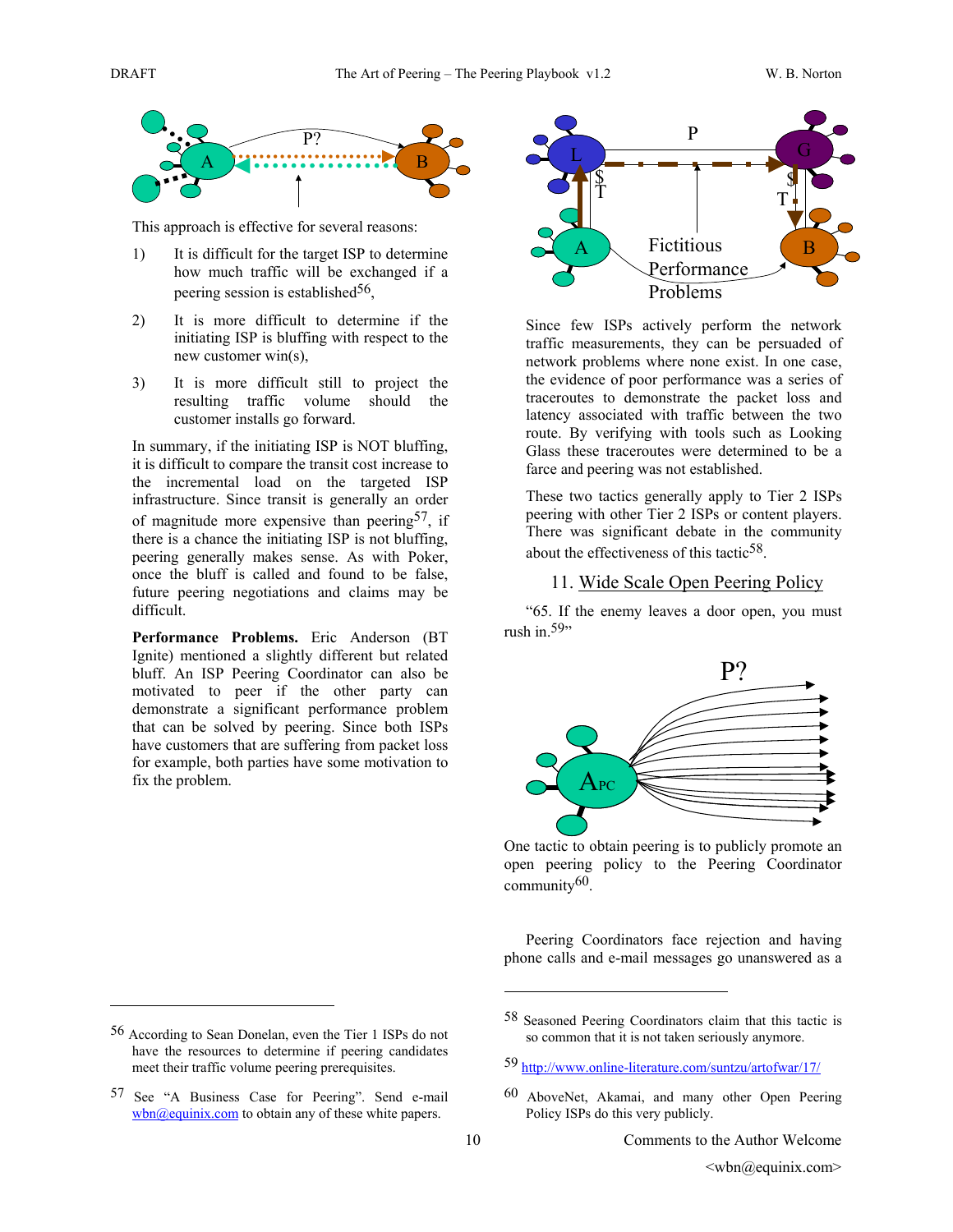part of their job. Finding an ISP that has an open peering policy typically means that there will be little resistance in getting peering established. Since the number of peering sessions and the amount of traffic exchanged in peering relationships is often used to gauge the effectiveness of a Peering Coordinator, obtaining peering with "Open Peering  $ISPs<sup>61</sup>$ " is an easy way to make the Peering Coordinator look good.

The Wide Scale Open Peering Policy tactic is an untargeted approach and generally is executed only by Tier 2 ISPs looking to minimize their transit costs by maximizing their peering with other small and medium sized ISPs.

## 12. Massive Colo Build

Along the same lines but separable from the Wide Scale Open Peering Policy is the tactic of building a large number of Points-Of-Presences (POPs) in a large number of exchange points $62$ . This tactic maximizes the possibility of meeting the collocation peering prerequisite with a large number of target ISPs in geographically dispersed locations.



#### 13. Aggressive Traffic Buildup

"Forestall your opponent by seizing what he holds dear, and subtly contrive to time his arrival on the ground. $63$ "

The Aggressive Traffic Build up tactic involves acquiring a massive amount of customer traffic that an ISP can then turn around and offer to a peer by peering arrangement. Since the alternative way to access this traffic is through expensive transit

 $\overline{a}$ 

relationship(s), the target ISP is motivated to peer.



To obtain massive amounts of customer traffic, the ISP offers ultra-low-cost transit and/or strategic relationships to sell VPNs, Intranets, high bandwidth video, and even traditional carrier services over existing Internet infrastructure.

This tactic is only applicable to Tier 2 ISPs<sup>64</sup>. It is also a way for the Tier 2 ISP to ultimately meet the traffic volume prerequisites for peering with the larger players. Care must be taken with this tactic in order to balance peering traffic ratios<sup>65</sup> at the same time as picking up massive amounts of traffic  $66$ .

## 14. Friendship-based Peering

"On the ground of intersecting highways, join hands with your allies. [Or perhaps, "form alliances with neighboring states."<sup>67</sup>]

It is often said that peering is a game of relationships, and this tactic simply makes that point. Peering relationships have been established between networks of unequal size solely based upon friendships between Peering Coordinators have with one another68. Attending NANOG, hiring Peering Coordinators with many years of experience, and leveraging introductions<sup>69</sup> are all ways to build

 $\overline{a}$ 

66 Joe Klein (Adelphia)

- 67 http://www.online-literature.com/suntzu/artofwar/17/
- 68 Conversations with Vab Goel, former lead engineer from Sprint and Qwest.
- 69 The Author has helped the Peering Coordinator community through introductions at NANOG, IETF, RIPE, and APRICOT meetings. This has led to dozens

<sup>61</sup> See Appendix A for a list of known "open" peers.

<sup>62</sup> Cogent, SBC, Adelphia are all examples of ISPs installed at a large number of exchange points.

<sup>63</sup> Sun Tzu, The Art of War. Online: http://www.onlineliterature.com/suntzu/artofwar/17/

<sup>64</sup> Since the motivation is to reduce transit fees to peer, and the initiating ISP has a lot of traffic to offer. As before, since Tier 1 ISPs don't pay transit fees, this approach doesn't apply.

<sup>65</sup> Jeb Linton, Earthlink.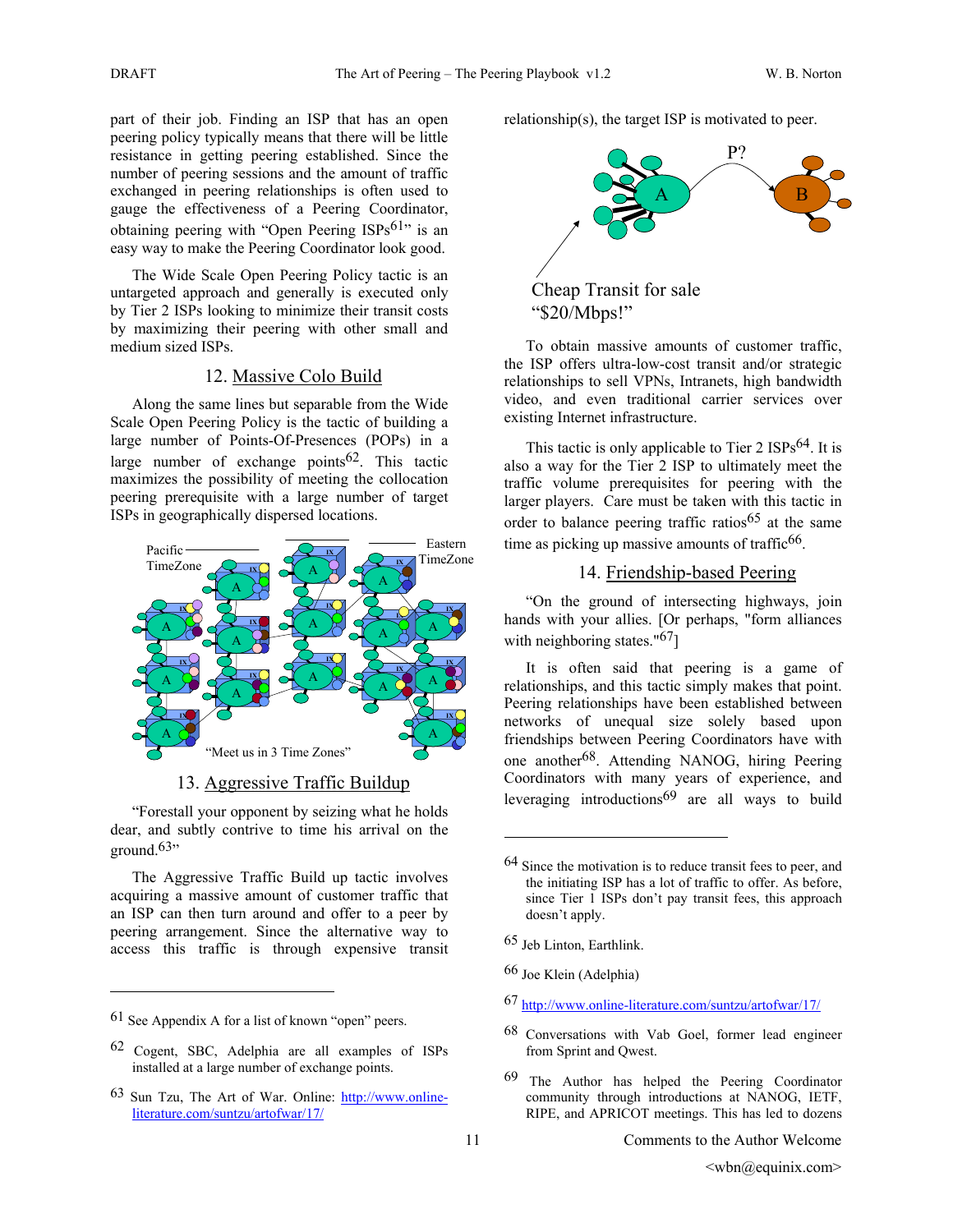relationships.



Some exchange points have established a role of "Peering Facilitator" that pulls together the Peering Coordinator community. This has been especially effective at International Exchange Points where the participants may come in from different countries and may not know each other<sup>70</sup>.

To avoid regulation<sup>71</sup> most of the Tier 1 ISPs have stringent peering request process that would not allow a casual peering session to be established. For this reason, this tactic only applies to Tier 2 ISPs.

## 15. Spam Peering Requests

One approach Mitchell Rose (Digital Island) used to establish peering was to send e-mail nonselectively to all participants at various exchange points. Please make sure that "Reply to Self" and not "Reply to List" is selected  $72$ . This approach led to dozens of peering sessions very quickly. Since many exchange point participants adopt the Peer Widely and Peer Openly tactic, this approach effectively yields peering with a potentially large number of ISPs and Content companies.

of peering sessions!

 $\overline{a}$ 



The problem with this approach is that the result might be a large number of high maintenance low volume peers. This tactic is generally only employed to Tier 2 ISPs; Tier 1 ISPs have plenty of large volume peering candidates approaching them so they don't generally solicit peering.

## 16. Honey Approach

"Begin by seizing something which your opponent holds dear; then he will be amenable to your will.<sup>73"</sup>

Named for the adage<sup>74</sup>, Yahoo! adapted the Honey approach by promoting the desirability of its content as a key reason to peer with them. As one of the largest portals in the world, Yahoo! describes the thousands of live webcast events, the hundreds of thousands of concurrent streams of content delivered, the gigabits-per-second of raw traffic flows, etc. as reasons why an ISP should want to receive that over a peering relationship instead of through their transit relationship. Since ISPs hold their network performance dearly, Yahoo! leverages this performance aspect lure well.

This tactic is only applicable for content heavy Tier 2 ISPs and network savvy content players.

## 17. Purchase Legacy Peering

This tactic was more popular in the 1990's than it is today, but it is worth noting. Level 3 was unable to obtain peering with the Tier 1 ISPs in the early days so it acquired networks<sup>75</sup> that had already established peering with a couple Tier 1 networks. Under the

<sup>70</sup> Josh Horn (Terramark, NAP of the Americas) helps with the introduction and education aspects of this job for the NAP of the Americas (NOTA) with the population from South America.

<sup>71</sup> Peering is unregulated and Tier 1 ISPs want to keep it that way.

<sup>72</sup> Plea from Stephen Stuart (MFN)

<sup>73</sup> Item 18. If asked how to cope with a great host of the enemy in orderly array and on the point of marching to the attack, I should say: "Begin by seizing something which your opponent holds dear; then he will be amenable to your will." Sun Tzu http://www.onlineliterature.com/suntzu/artofwar/17/ .

<sup>74</sup> The old adage, "You will attract more bees with honey than with vinegar."

<sup>75</sup> Level 3 buys Geonet. Other examples include: Cogent buys NetRail, Aleron buys Telia/AGIS, Cogent buys PSINet assets.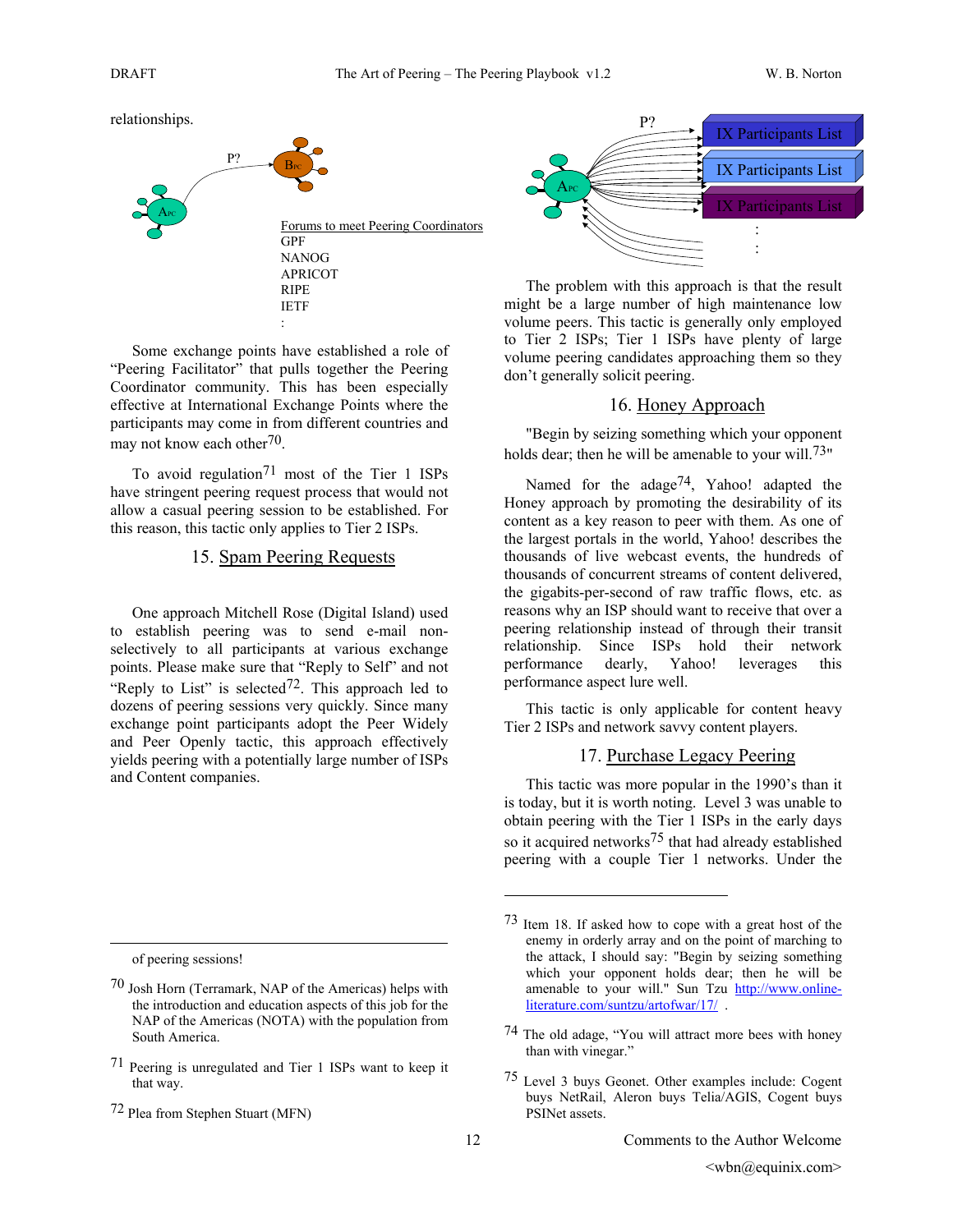assumption that this peering would transfer to the larger aggregate company, Level 3 acquired the ISP in order to leverage the pre-established peering arrangement<sup>76</sup> and build upon it.



Legacy (early Internet day) Peering

Some would say that this is the easiest tactic  $77$  to execute, but some caution legal review of the Peering Contracts, and warn that most peering contracts (BiLateral Peering Agreements) have 30 day termination clauses.

#### 17. Bait and Switch Tactic

"Hold out baits to entice the enemy. Feign disorder, and crush him."

A large parent company may be able to initiate peering negotiations where a smaller subsidiary may not. The Bait and Switch tactic leverages this fact by negotiating peering for a large traffic source or sink, and then announcing a different and much smaller traffic source or sink when setting up peering.



# 18. False Peering Outage Tactic

To set up this tactic, both ISPs attach to a shared exchange point fabric such as an Ethernet LAN. The target ISP network operations center is then contacted to "repair" a down peering interconnection. The target NOC and/or on-call engineer may edit the router configuration and establish peering where peering was never intended to be established  $78$ .



ANOC: Hey - Emergency!

ANOC: Our Peering Session with you Went Down! BNOC: Strange. < looks on router> I don't see it configured. ANOC: It was. Don't make me escalate to <famous person> B<sub>NOC</sub>:  $Ah - I$  bet is was that last config run that trashed it. B<sub>NOC</sub>: Give me a few minutes to fix it on both ends.

## 19. Leverage Broader Business Arrangement

One large ISP met the peering prerequisites of a Tier-1 ISP but was refused peering because peering would significantly reduce transit revenue<sup>79</sup>. The objection was overcome by expanding the broader business relationships in exchange for peering. The resulting combined arrangements left the Tier 1 cash flow neutral or slightly cash flow positive and with a stronger customer relationship by selling its other services.

New Startup Subsidiary

 $\overline{a}$ 

1

<sup>76</sup> Anonymous.

<sup>77</sup> Joe Klein (Adelphia, formerly Cogent)

<sup>78</sup> Chris Cousins (Carrier1) and several others reported having seen this attempted. One other reviewer anonymously acknowledged that this has resulted in peering.

 $79$  It is rare that this truth is revealed. More often excuses are given such as lack of bandwidth for additional peering traffic, interface card shortage, contractual reviews, etc.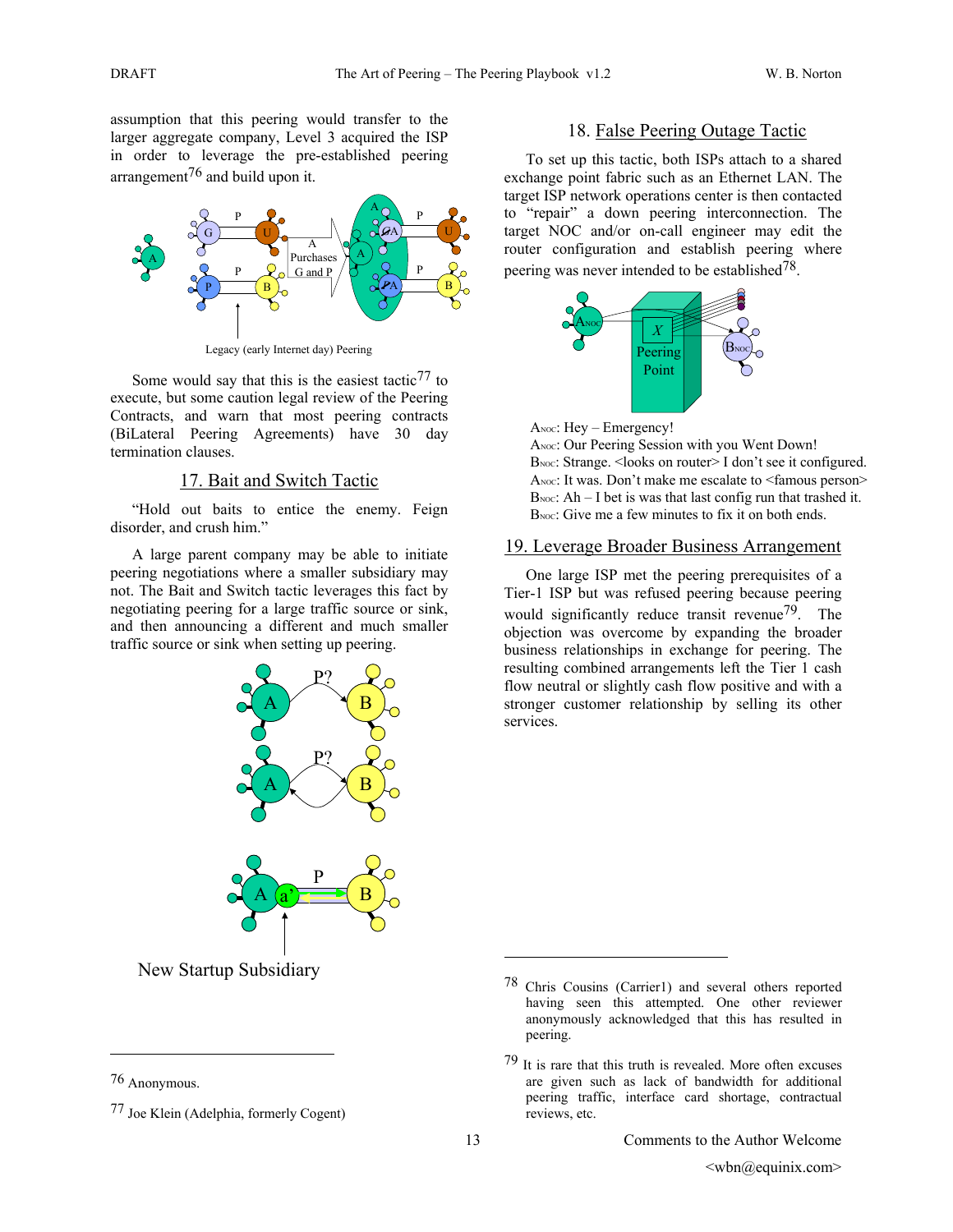

Another example: "Say you have both an ISP side and a Telco side. If some other ISP comes to your telco side wanting to buy services, include in the contract that they must peer with your ISP side $80$ ."

### **What Doesn't Work**

"To begin by bluster, but afterwards to take fright at the enemy's numbers, shows a supreme lack of intelligence."

Conversations with Peering Coordinators revealed several approaches that **were not effective**:

- 1) Foreign PTTs have attempted exert market dominance in a new market as if they were the PTT in the new market. Attempting to leverage power position in a foreign land in a new market has proven ineffective $81$ .
- 2) Threatening litigation and government intervention often shuts down the conversation between Peering Coordinators<sup>82</sup>.

Note: I received pushback from several ISPs on this item – several said that applying regulatory pressure has been effective. For example, during pending mergers (e.g. WorldCom and Sprint) some ISPs used peering in trade for not claiming monopoly powers of the merged entity<sup>83</sup>.

3) Public Name Calling and badgering in public forums proves to bring personality

 $\overline{a}$ 

83 Anonymous – Unsubstantiated – Level 3 and others applied this maneuver during the merger discussions.

conflicts into play and often results in doors being closed that should be open.

- 4) Make sure you research peering requirements and your people network well before initiating contact. Many peers for example insist upon geographic diversity for peering. Having knowledge of common collocation environments and a sense of peering requirements indicates that the peering process  $84$  and ongoing operations will not be an undue burden.
- 5) Demonstrating lack of knowledge regarding backbone operations often stops the peering discussion. Interestingly, demonstrating too much knowledge was cited when arrogance led to personality conflicts. "In the end it's knowledge and Attitude 85"
- 6) Refusal to register routing information in the Routing Registries is a quick way to have peering requests ignored<sup>86</sup>.

#### **Summary**

We have presented 19 peering maneuvers that the Peering Coordinator Community have effectively used to obtain peering.

- 1) The **Direct Approach** uses  $\frac{\text{pering}(a)}{\text{sigmoid}(a)}$  ispdomain>.net, phone calls, face to face meetings, or some such direct interaction to establish peering.
- 2) The **Transit with Peering Migration** tactic leverages an internal advocate to buy transit with a contractual migration to peering at a later time.
- 3) The **End Run Tactic** minimizes the need for transit by enticing a direct relationship with the target ISP's largest traffic volume customers.
- 4) In Europe the **Dual Transit/Peering** separates the peering traffic from the transit traffic using separate interface cards and/or routers.
- 5) **Purchasing Transit Only from Large Tier 2 ISPs** is an approach to reduce the risk of being a customer of a potential peer on the road to Tier 1

- 85 William F. Maton, e-mail regarding the draft.
- 86 Ren Nowlin Peering Coordinator for SBC Internet Services.

1

<sup>80</sup> Contributed by Andrew Partan, e-mail April 8, 2002

<sup>81</sup> Generalization of author's experience working with Peering Coordinators from countries outside the U.S. UUNet for example into Japan, China Telecom into the U.S., etc.

<sup>82</sup> Anonymous from several sources.

<sup>84</sup> See "Internet Service Providers and Peering" for details on the "Peering Process".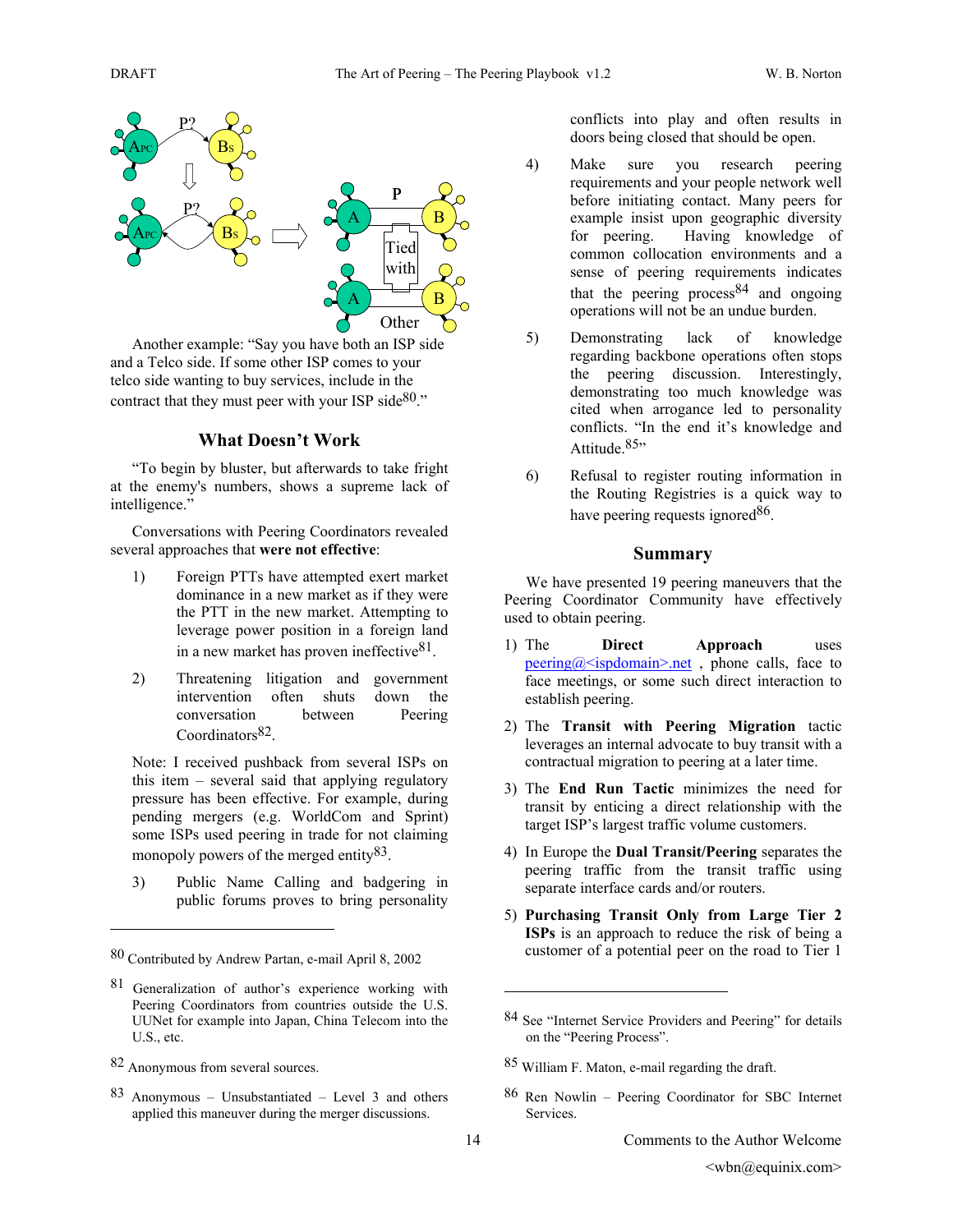status.

- 6) **Paid Peering** as a maneuver is positioned by some as a stepping stone to peering for those who don't immediately meet the peering prerequisites.
- 7) In the **Partial Transit** tactic, the routes learned at an exchange point are exchanged with the peer for a price slightly higher than transport costs.
- 8) The **Chicken** tactic involves de-peering in order to make the other peer adjust the peering relationship.
- 9) In the **Traffic Manipulation** tactic, ISPs or content players force traffic along the network path that makes peering appear more cost effective.
- 10)The **Bluff** maneuver is simply overstating future traffic volumes or performance issues to make peering appear more attractive.
- 11)The **Wide Scale Open Peering Policy** as a tactic signals to the Peering Coordinator Community the willingness to peer and therefore increases the likelihood of being contacted for peering by other ISPs.
- 12)The **Massive Colo Build tactic** seeks to meet the collocation prerequisites of as many ISPs as possible by building POPs into as many exchange points as possible.
- 13)The **Aggressive Traffic Buildup** tactic increases the traffic volume by large scale market and therefore traffic capture to make peering more attractive.
- 14)**Friendship-based Peering** leverages contacts in the industry to speed along and obtain peering where the process may not be in place for a peering.
- 15)The **Spam Peering Requests** tactic is a specific case of the **Wide Scale Open Peering** tactic using the exchange point contact lists to initiate peering.
- 16)**Purchasing Legacy Peering** provides an immediate set of peering partners.
- 17)The **Bait and Switch** tactic leverages a large corporate identity to obtain peering even though ultimately only a small subset or unrelated set of routes are actually announced.
- 18)The **False Peering Outage** tactic involves deceiving an ill-equipped NOC into believing a non-existing peering session is down.
- 19) The **Leverage Broader Business Arrangement** takes advantage of other aspects of the relationship between two companies to obtain

peering in exchange for something else.

#### **Acknowledgements**

This paper is based upon many conversations with many folks during the Internet Operations Research on the previous white papers. Thanks to the following for their review, insights, and comments on this paper: Joe Klein (Adelphia), Ren Nowlin (SBC Internet), Mitchell Rose (Digital Island/Cable & Wireless), Peter Cohen (Telia), Stephen Stuart (MFN), Jeffrey Papen (Yahoo!), John Harkin (ATG), Ingrid Erkman (ICG), Jeb Linton (EarthLink), Paul Nguyen (Google), Paul Vixie (PAIX), Peter Juffernholz (TeleGlobe), Michael Winslow (Williams), Blake Williams (Williams), Scott J. Ellentuch (TTSG Internet Services), Chris Cousins (Carrier1), Michel Py, William F. Maton, Raven Alder (Intermedia), Kevin Epperson (Level 3/University of Colorado), Geoff Huston (Telstra), Joe St Sauver, Eric Aupperle (formerly President of Merit), James Rice (BBC Internet Services), Mike Hughes (LINX), Josh Horn (Terramark NOTA), Andrew Partan, Eric Anderson (BT Ignite), Chris Sandford (INS), Avi Freedman (Akamai), (and several folks who asked not to be recognized for contributions).

#### **About the Author**



Mr. Norton's title is Co-Founder and Chief Technical Liaison for Equinix. In his current role, Mr. Norton focuses on research on large-scale interconnection and peering research, and in particular scaling Internet operations using optical networking. He has published and presented his research white papers ("Interconnections Strategies for ISPs", "Internet Service Providers and Peering", "A Business Case for Peering") in a variety of international operations and research forums.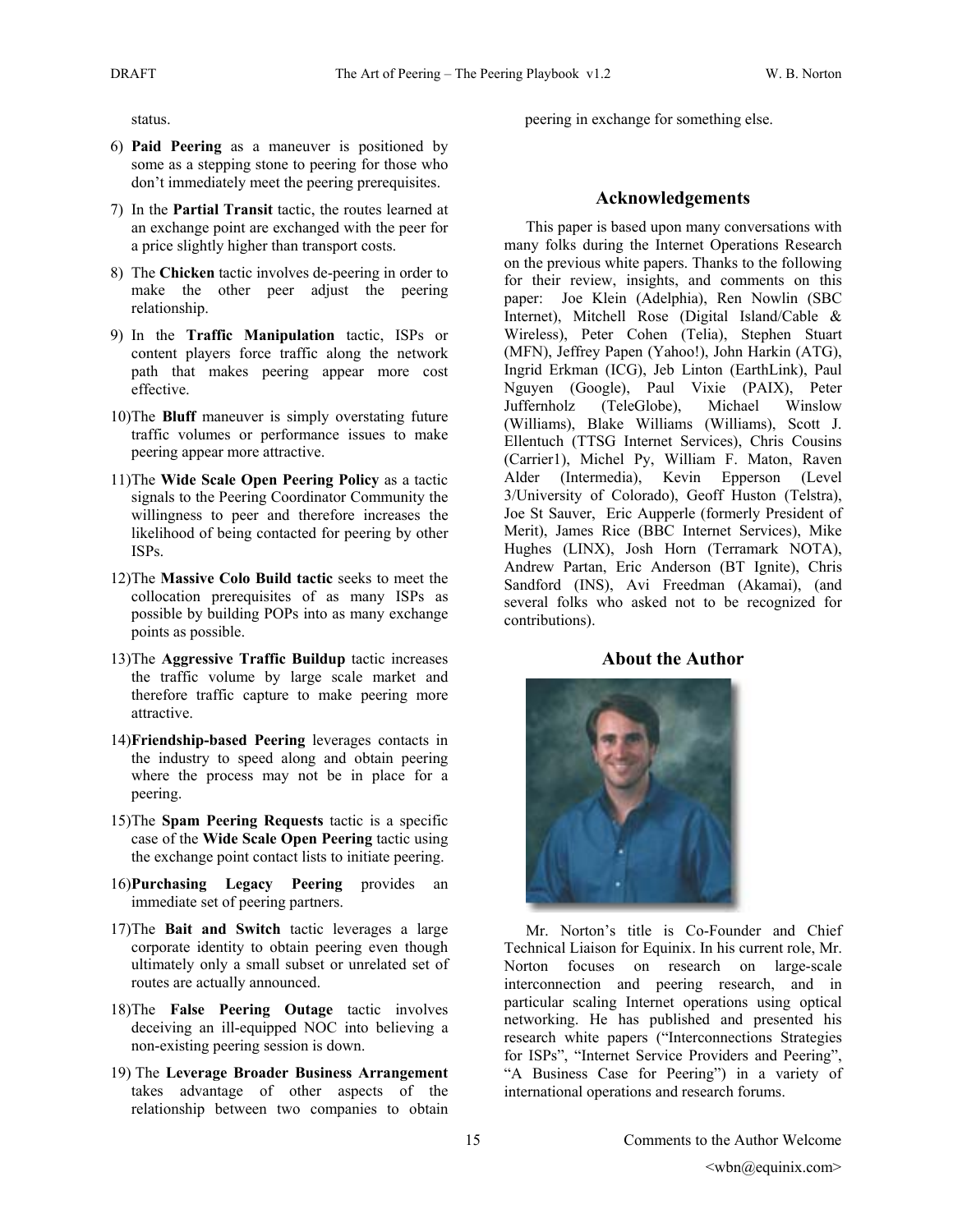From October 1987 to September 1998, Mr. Norton served in a variety of staff and managerial roles at Merit Network, Inc., including directing national and international network research and operations activities, and chairing the North American Network Operators Group (NANOG) Internet industry forum. Mr. Norton received a B.A. in computer Science and an M.B.A. from the Michigan Business School, and has been an active member of the Internet Engineering Task Force for the past 15 years.